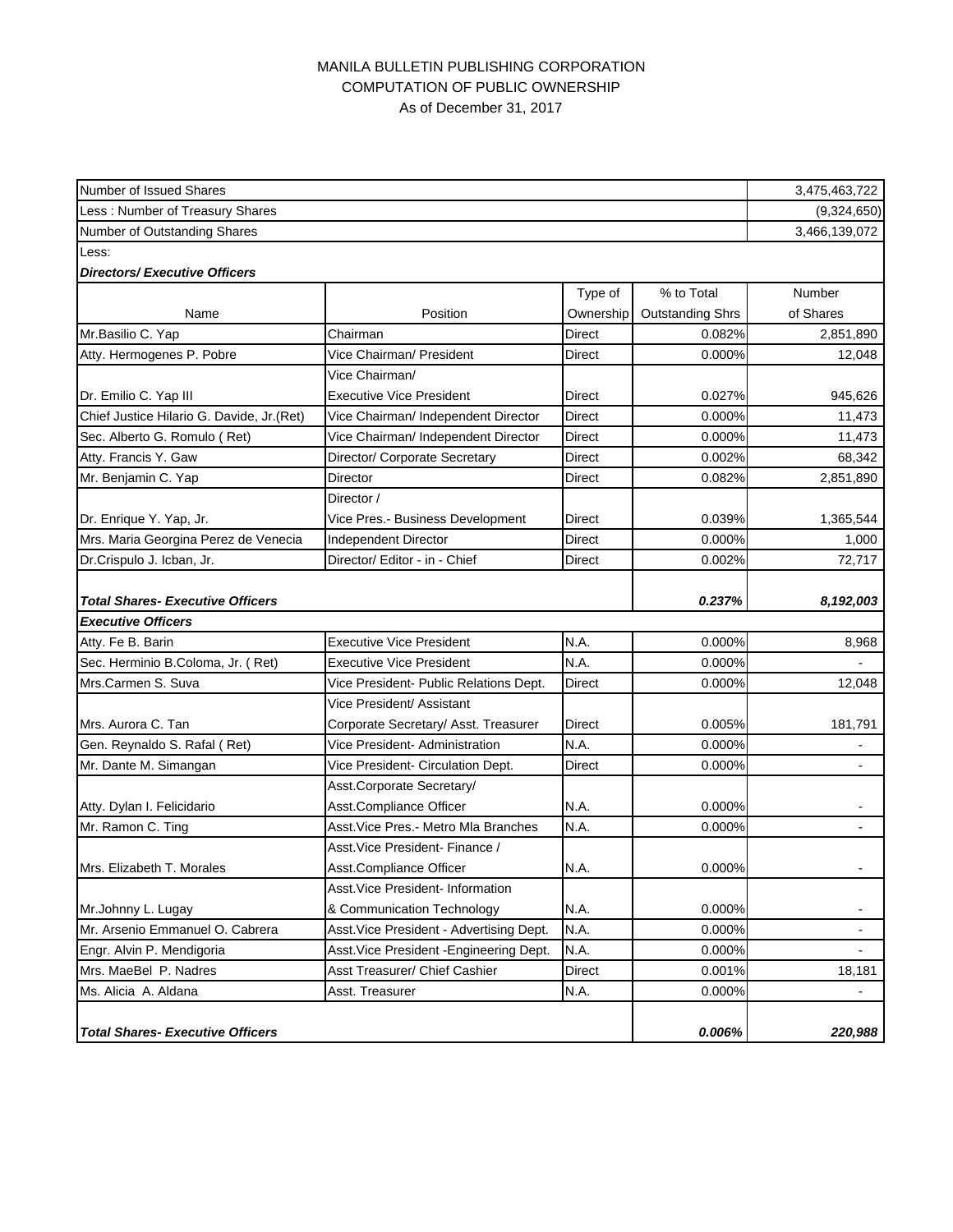## *Principal Stockholders*

|                                            |          | Type of       | % to Total       | Number        |
|--------------------------------------------|----------|---------------|------------------|---------------|
| Name                                       | Position | Ownership     | Outstanding Shrs | of Shares     |
| US Automotive Co., Inc.                    |          | <b>Direct</b> | 54.347%          | 1,883,738,105 |
| USAutoco, Inc.                             |          | <b>Direct</b> | 23.404%          | 811,225,930   |
| <b>Total Principal Stockholders</b>        |          |               | 77.751%          | 2,694,964,035 |
|                                            |          |               |                  |               |
| <b>Lock up Shares</b>                      |          |               | 77.994%          | 2,703,377,026 |
|                                            |          |               |                  |               |
| Total Number of shares owned by the Public |          |               | 22.006%          | 762,762,046   |

Certified True and Correct :

Fetwardaw

**DYLAN I. FELICIDARIO** Corporate Secretary